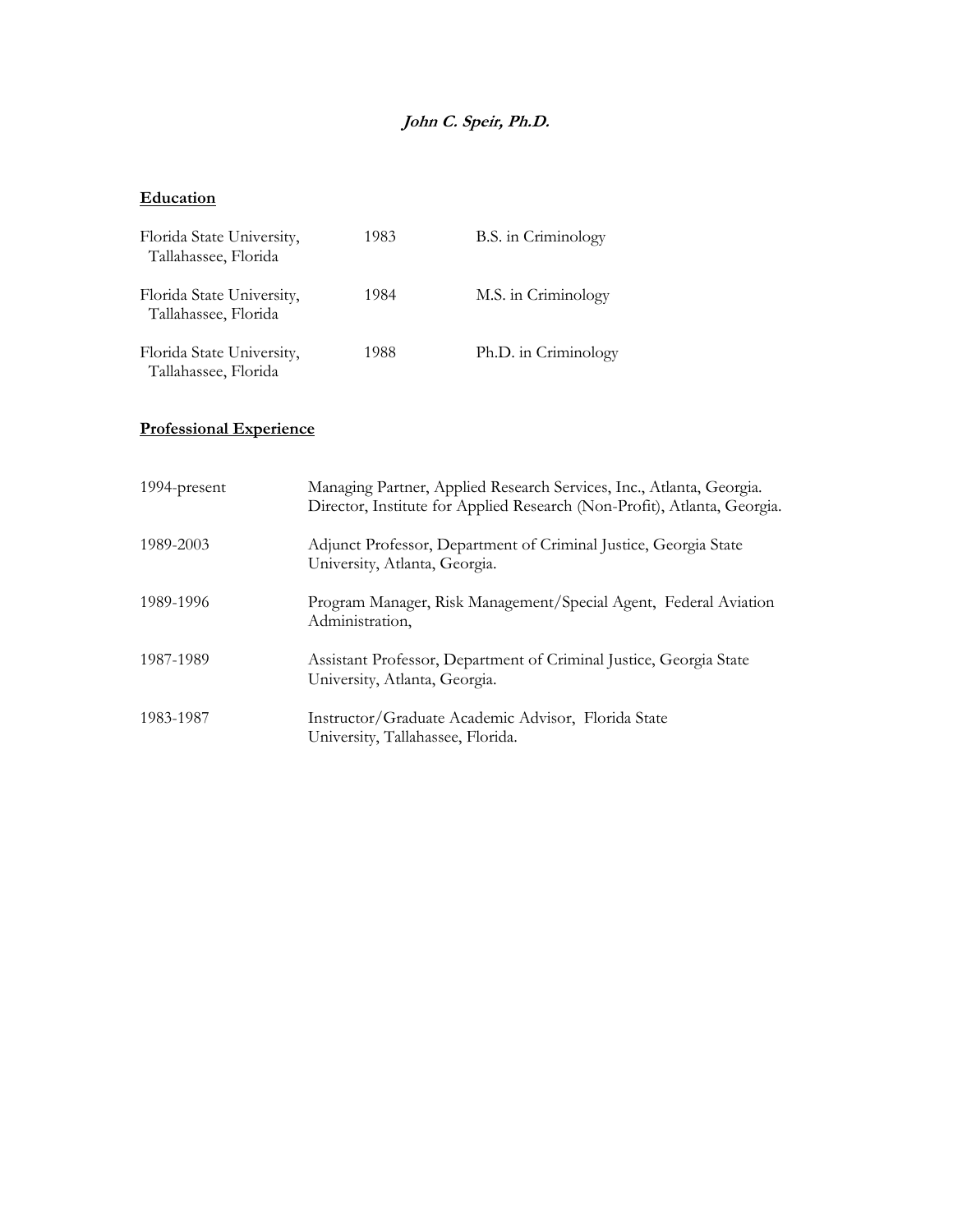# **Selected Funded Research**

Applied Research Services. Annual Prison Population and the Georgia Correctional Budget Projection, Office of Planning and Budget, 2012.

Applied Research Services. Technical Support: Development of Correctional Population Forecast Simulation Model Development, Canadian Department of Corrections, 2012-present.

Applied Research Services. Outcome Evaluation: Georgia Multijurisdictional Drug Task Forces, Criminal Justice Coordinating Council, 2012.

Applied Research Services. Development of Georgia Budget Allocation Formula: Multijurisdictional Drug Task Forces, Criminal Justice Coordinating Council, 2012.

Applied Research Services. Data Analysis and Simulation Model Support: Georgia Misdemeanor Reclassification, Georgia Administrative Office of the Courts, 2012

Applied Research Services. Development of Presumptive Sentencing Guidelines, Alabama Sentencing Commission, 2011-Present.

Applied Research Services. Application of Time-Motion Methods and Simulation Models to Architectural and Process Re-Design of the Georgia Diagnostic and Classification Prison, Georgia Department of Corrections, 2011.

Applied Research Services. Pew Center for the States, Simulation Model Development and Analysis Supporting Missouri Sentence Reform, 2011.

Applied Research Services. Justice Reinvestment Initiative: Simulation Model & Alternative Pre-trial Release Programs in 11 Jails (10 States). Center for Effective Policy and Bureau of Justice Assistance, 2010-present

Applied Research Services. Development and Validation of New Georgia Statewide Juror Source List, Georgia Administrative Office of the Courts, 2010

Applied Research Services. Pew Center for the States, Simulation Model Development and Analysis Supporting Georgia Sentence Reform, 2010.

Applied Research Services. Development and Evaluation of Alabama Voluntary Sentencing Guidelines, 2002-2010.

Applied Research Services. Pew Center for the States, Simulation Model Development and Analysis Supporting Alabama Sentence Reform, 2010.

Applied Research Services. Applied Research Services. Pew Center for the States, Simulation Model Development and Analysis Supporting Georgia Sentence Reform, 2010.

Applied Research Services. Pew Center for the States, Simulation Model Development and Analysis Supporting South Carolina Sentence Reform, 2007.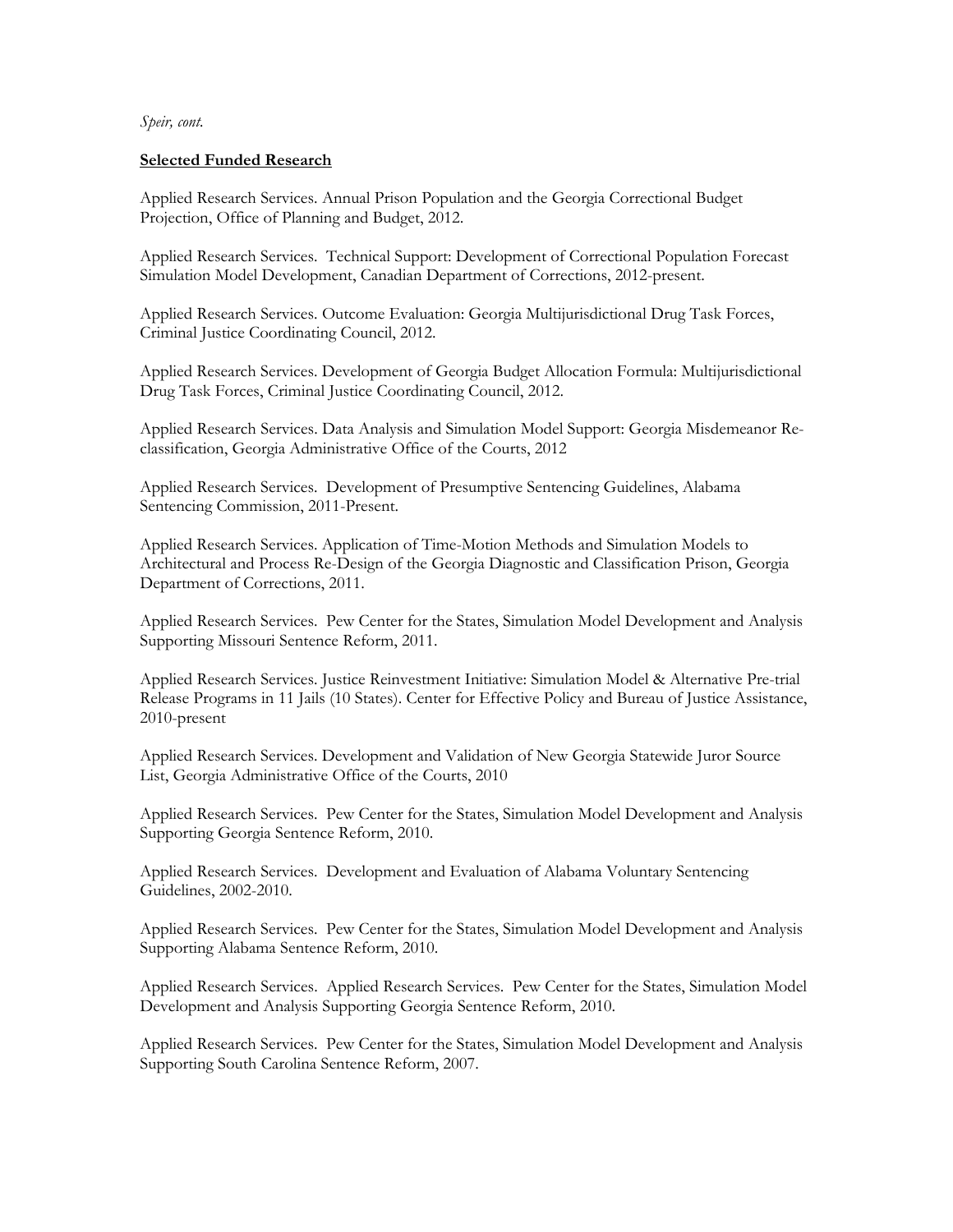Applied Research Services. Criminal Justice Coordinating Council, Evaluation of Probation Options Management Act, 2006.

Applied Research Services. Development of Probation/Parole Population Simulation Forecast Model, Pennsylvania Board of Pardons and Paroles, 2008.

Applied Research Services. Development of Prison Population Simulation Forecast Model, Pennsylvania Department of Corrections, 2006.

Applied Research Services. Development of Sentencing/Simulation Forecast Model, Pennsylvania Sentencing Commission, 2007.

Speir and Flynt, Development of Discrete-Event Simulation Model: Alabama, National Institute of Justice, 2005.

Applied Research Services. Identifying Violent Offenders for the Middle District of Georgia Project Safe Neighborhoods Task Force. Funded by the U.S. Attorney's Office. 2004.

Applied Research Services. Identifying Violent Offenders for the Atlanta Project Safe Neighborhoods Task Force. Funded by the U.S. Attorney's Office. 2003-2004.

Applied Research Services and Georgia Department of Corrections. Moral Reconation Therapy (MRT)/Life Skills Program Evaluation. Funded by the U.S. Department of Education. 2003-2004.

Applied Research Services. Temporary Protective Order Registry and Computerized Criminal Histories (CCH) Research and Analysis Project. Funded by the Georgia Statistical Analysis Center (2003), Bureau of Justice Assistance State Justice Statistics Program. 2003.

Applied Research Services. Uniform Crime Report and Computerized Criminal History Records Project. Funded by the Georgia Statistical Analysis Center, Bureau of Justice Assistance State Justice Statistics Program. 2002.

Applied Research Services. Crime Mapping and Criminal History Records. Funded by the Georgia Statistical Analysis Center, Bureau of Justice Assistance State Justice Statistics Program. 2001.

Applied Research Services. An Examination of Criminal History Records in Georgia; and Georgia Uniform Crime Reports Internet Infrastructure Development. Funded by the Georgia Statistical Analysis Center (1999), Bureau of Justice Assistance State Justice Statistics Program. 2000.

Institute for Applied Research. Georgia Substance Abuse Prevention Needs Assessment: Resource Survey. Funded by the Georgia Department of Human Resources, Division of Mental Health, Mental Retardation and Substance Abuse. 1999-2000.

Applied Research Services. Documenting Offender Accountability with Criminal History Records. Funded by the Georgia Statistical Analysis Center, Bureau of Justice Assistance State Justice Statistics Program. 1999.

Applied Research Services. Sexual Assault Case Processing. Funded by the Georgia Statistical Analysis Center, Bureau of Justice Assistance State Justice Statistics Program. 1998.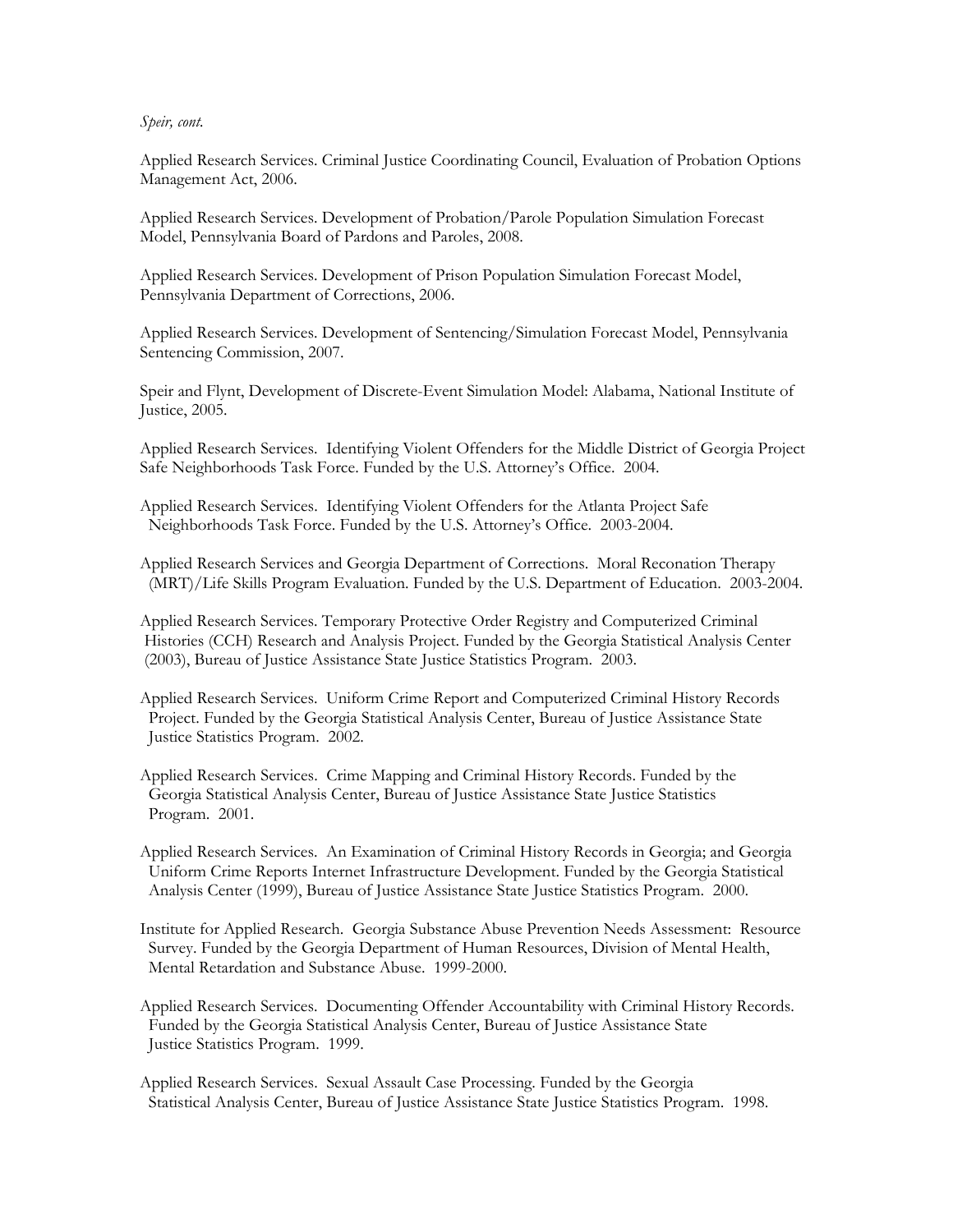Applied Research Services. An Evaluation Design of Substance Abuse Treatment Providers. Funded by the Fulton County MHMRSA Regional Board. 1998-1999.

Applied Research Services. An Evaluation of the Michigan Emergency Pharmaceutical Program for Seniors (MEPPS). Funded by the Michigan Office of Services to the Aging. 1998-1999.

Applied Research Services. An Assessment of Victim Services in Cases of Sexual Assault. Funded by the Georgia Statistical Analysis Center, Bureau of Justice Assistance State Justice Statistics Program. 1997.

Applied Research Services. The New England Outpatient Study: Managed Care and the Evolution of Outpatient Programs. Funded by the National Institute on Alcoholism and Alcohol Abuse, subcontractor on grant to Brandeis University. 1997-1998.

Applied Research Services. Evaluation of the Fulton County Diversionary Drug Court. Funded by the U.S. Department of Justice, Office of Justice Programs. 1996-1998.

Applied Research Services. An Empirical Assessment of Drug Treatment Needs of Felony Offenders. Funded by the U.S. Department of Justice, Metro Atlanta PACT, Comprehensive Communities Program. 1996.

Speir, J. Georgia's Decertification Process: An Empirical Study of the Decision-Making Process. Funded by the Georgia Peace Officers Standards and Training Council. 1988.

Camp, D. & Speir, J. A Study of Runaway Youth in Georgia. Funded by the Georgia Juvenile Justice Coordinating Council. 1988.

### **Publications**

Speir, J. & Meredith, T. *The New Penology: Managing Prison Populations in the 21st Century*, Encyclopedia of Crime & Punishment, 3,1220-1223. 2002.

Meredith, T, Speir, J. & Johnson, M. *Using Research to Improve Services for Victims of Sexual Assault*, Justice Research and Policy, 2,2:1-17. 2000.

Duncan, R., Speir, J. & Meredith, T. *An Overlay of the North Carolina Structured Sentencing Guidelines on the 1996 Georgia Felony Offender Population*, Justice Research and Policy: 1,2. 1999.

Duncan, R., Speir, J. & Meredith, T*. A Case Study: The Effect of Adopting North Carolina's Sentencing Guidelines in Georgia*, Georgia Public Policy Foundation, 1998.

Brown, L. & Speir, J.C., The Future of HIS*. Healthwise*, September 1994.

Speir, J.C., Doerner, W.G., & Wright, B. Pre-employment Screening and Psychological Testing: Predicting Performance in an FTO Program. *American Journal of Police,* 9; 65-84, 1990.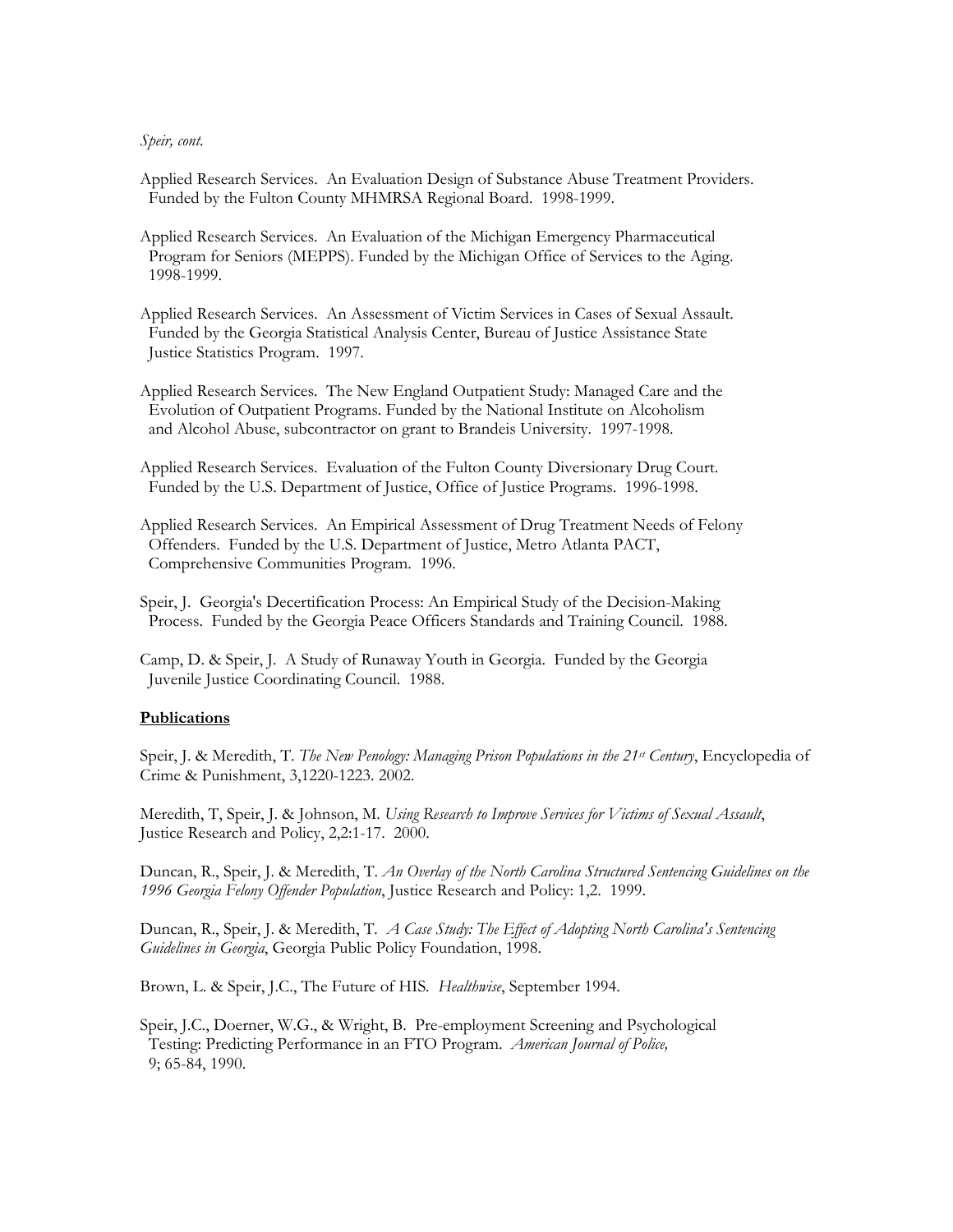Camp, D. & Speir, J. *A Study of Runaway Youth in Georgia*. Atlanta: Georgia State University, 1988.

Speir, J.C., Doerner, W.G., & Wright, B. An Analysis of Rater-Ratee Race and Sex Influences Upon field training officer program evaluations. *Journal of Criminal Justice,* 17; 103-114, 1988.

Doerner, W.G. & Speir, J.C. Stitch and Sew: the Impact of Medical Resources Upon Criminally Induced Lethality. *Criminology*, 24; 319-330, 986.

### **Presentations**

*Using Computerized Criminal History Records to Validate UCR Arrest Statistics*. Presented at the American Society of Criminology Annual Conference, Nashville, Tennessee. November 2004.

*Innovative Technologies for Criminal Justice Research*. Presented at the Bureau of Justice Statistics/Justice Research & Statistics Association Annual Conference, Seattle, Washington. October 2004.

*Validating UCR Arrest Statistics Using Computerized Criminal History Records*. Presented at the Bureau of Justice Statistics/Justice Research & Statistics Association Annual Conference, Seattle, Washington. October 2004.

*Constructing a Data Warehouse: Integrating Multi-agency Data.* Presented at the Bureau of Justice Statistics/Justice Research & Statistics Association Annual Conference, Boston, Massachusetts. October 2002.

*Sex Offender Recidivism.* Presented with Tammy Meredith at the 8th Annual Georgia Victim's Conference. May 2002.

*How to Conduct Policy Relevant Research Using Criminal History Records Data.* A Workshop conducted with Tammy Meredith at the Bureau of Justice Statistics/Justice Research & Statistics Association Annual Conference, New Orleans, Louisiana. October 2001.

*Domestic and Sexual Violence Research Under the State Justice Statistics Program*. Presented at the National Institute of Justice Annual Conference on Criminal Justice Research and Evaluation. Washington, DC. July 2001.

*Using Criminal History Records to Define Sex Offender Criminal Careers.* Presented with Tammy Meredith at the 7th Annual Georgia Victim's Conference, May 2001.

*Georgia's Experience in Converting the Criminal History Records Database for Program Evaluation Research*. Presented to the Statistical Analysis Center Committee at the Bureau of Justice Statistics/Justice Research & Statistics Association Annual Conference, Minneapolis, Minnesota. November 2000.

*Documenting Program Success: Using Data to Assist in Securing Program Funding When Federal Funds Run Out*. Presented with Tammy Meredith at the 7<sup>th</sup> Annual Georgia Victim's Conference, May 31, 2000.

*The Georgia Statewide Sexual Assault Survey and Sexual Assault Offender Accountability Study.* Presented with T. Meredith to the Statistical Analysis Center Committee at the Criminal Justice Coordinating Council Meeting, Tybee Island, Georgia, November 1999.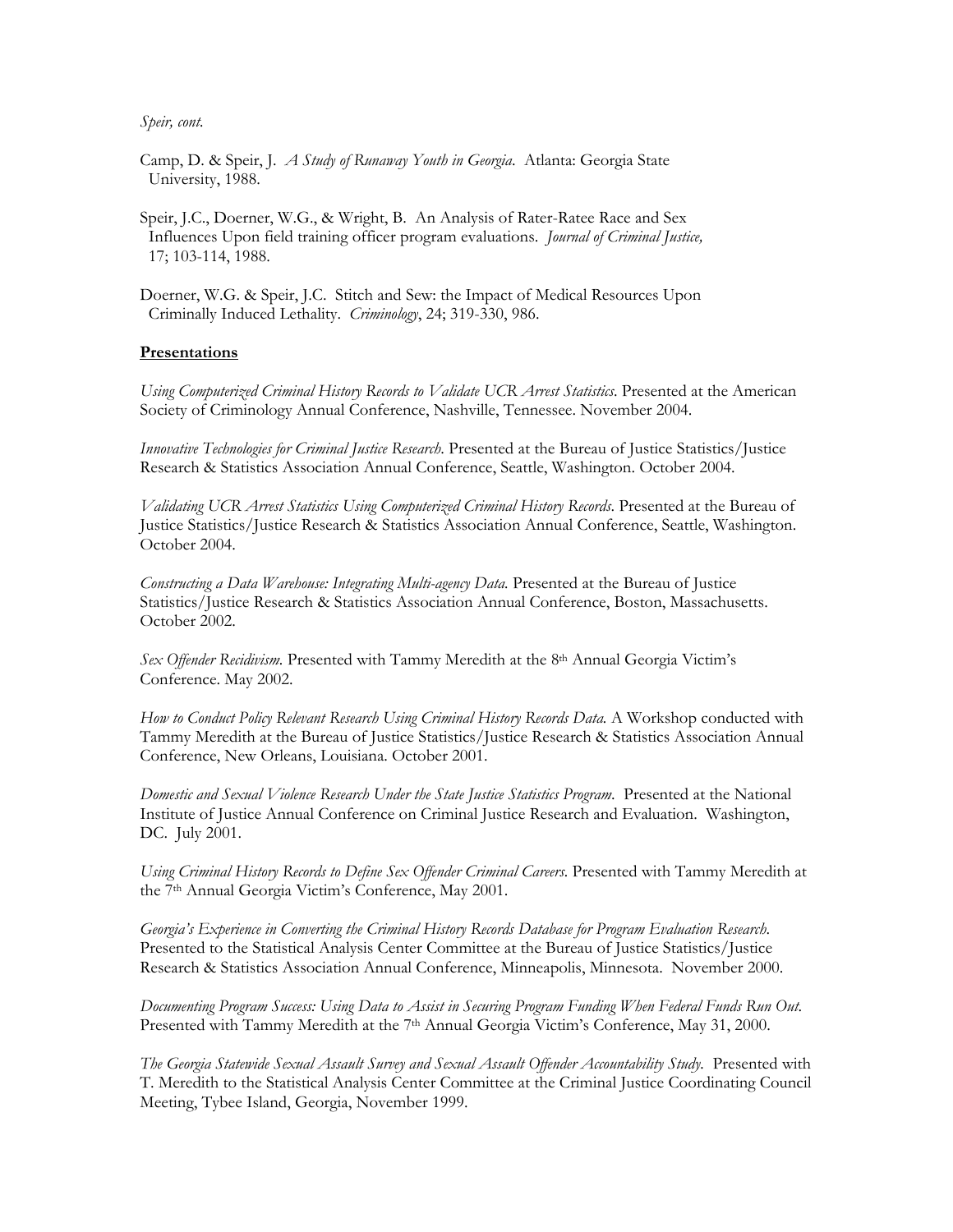*Sentencing Trends and Dynamics in Georgia*. Presented to the Governor's Statewide Meeting of Judges and Prosecutors at the Governor's Mansion, Atlanta, Georgia. July 1999.

*Update on Georgia Jail Populations*. Presented to the Annual Training Conference of the Georgia Sheriffs Association. Gainesville, Georgia. July 1999.

*Criminal Justice in Georgia: Sentencing Trends and Issues.* Presented to the Georgia Board of Corrections, Atlanta, Georgia. Atlanta, Georgia. June 1999.

*Trends in Community-Based Corrections: The Role of Information in Directing Policy*. Presented at the Georgia Department of Corrections, Probation Division, Leadership Training Seminar. Georgia Public Safety Training Center. March 1999.

*Crime and Punishment in Georgia*, presented to the Senate Republican Caucus, General Assembly of Georgia, Georgia State Capitol, Atlanta, Georgia, February 1999.

*Incarceration and Punishment in Georgia*, presented to the Senator Paul Coverdell Crime and Law Enforcement Task Force, Atlanta, Georgia, February 1998.

*Georgia Criminal Justice,* presented to the Coverdell Leadership Institute, Dahlonega, Georgia, February 1998.

*Describing Offenders & Assessing Need*, presented at the Metropolitan Atlanta Drug Court Training Conference, Atlanta, Georgia, October 1996.

*Drug Court Implementation Issues: Integrating Treatment and Adjudication Philosophies,* with J. C. Speir*.* Presented at the Annual Meetings of the American Society of Criminology, Boston, Massachusetts. November 1995.

*Drug Court Implementation Issues: Integrating Treatment and Adjudication Philosophies,* with T. Meredith*.* Presented at the Annual Meetings of the American Society of Criminology, Boston, Massachusetts. November 1995.

*Community Organization and the Development of the Fulton County Drug Court*, with T. Meredith Poulos. Presented at the Technical Assistance Workshop, Georgia Supreme Court Committee on Substance Abuse and the Courts, Atlanta, Georgia. March 1995. *Speir, cont.* 

*Georgia Peace Officer Decertification: Is There Justice for Criminal Justice Officials*, with W.G. Doerner. Presented at the Annual Meeting of the Academy of Criminal Justice Sciences. Washington, D.C. April 1989.

*An Analysis of Rater-Ratee Race and Sex Influences Upon FTO Program Evaluations*, with W.G. Doerner & B. Wright. Presented at the Annual Meeting of the Academy of Criminal Justice Sciences, San Francisco, California. March 1988.

*Parole Performance and Prediction: An Empirical Examination of the Person-Environment Interaction Perspective*. Presented to the Interdisciplinary Interest Group on Criminal Justice, Georgia State University, Atlanta, Georgia. June 1988.